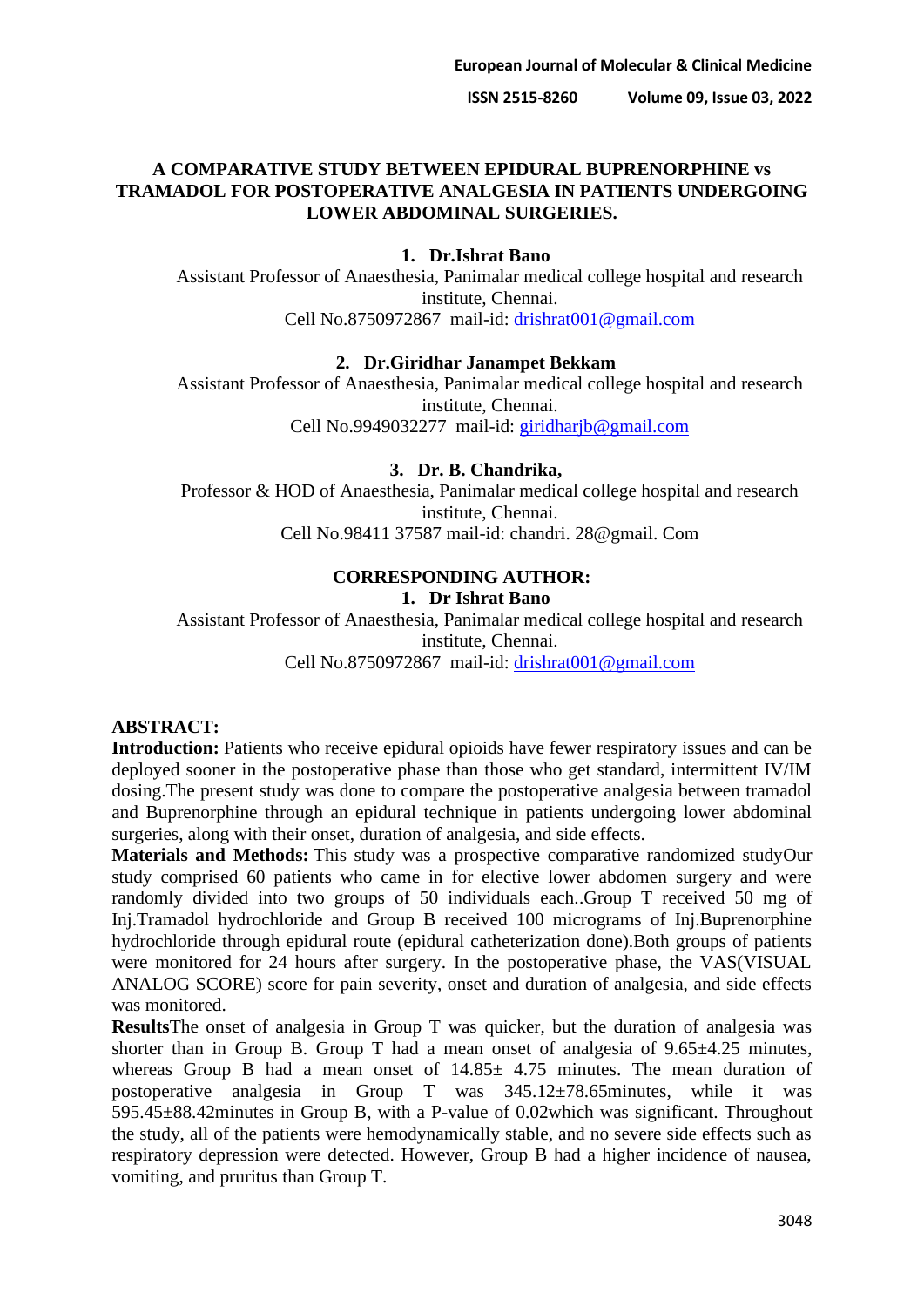**Conclusion:** At the end of the study, It was observed that epidural Buprenorphine gives a substantially longer and higher quality of analgesia than epidural TramadolNausea, vomiting, and pruritus were the most common adverse effects associated with injectable buprenorphine, which may be alleviated by antiemetics and antihistaminics, respectively.

**Key Word:** Buprenorphine, epidural, postoperative analgesia, tramadol. VAS-visual analog score of pain

### **Introduction**:

Because postoperative pain has a wide range of physiological and psychological impacts, pain treatment is crucial for early mobility and postoperative discharge. [1]

Tramadol is a synthetic derivative of codeine that has a moderate affinity for mu opioid receptors but a weak affinity for kappa and delta opioid receptors. It has a 5 to 10 times lower analgesic potency than morphine. In addition to its mu opioid agonist effect, tramadol enhances the function of the spinal descending inhibitory pathways by blocking norepinephrine and 5-hydroxytryptamine (Serotonin) neuronal reuptake and presynaptic stimulation of 5–hydroxytryptamine release. In volunteers, naloxone was shown to prevent only around 30% of tramadol's effect. [2]

Buprenorphine hydrochloride is a semisynthetic opioid that is extremely lipophilic and comparable to morphine. It's a long-acting analgesic with narcotic agonist and antagonist properties. Buprenorphine has a 50-fold higher affinity for mu receptors than morphine, and its delayed dissociation from these receptors accounts for its long duration of action and resistance to naloxone antagonism. [3]

The purpose of this study was to compare the efficacy of epidurally administered buprenorphine to that of tramadol in the management of postoperative pain in patients who underwent lower abdominal surgeries, as well as the onset and duration of analgesia and side effects of the two drugs.

## **Materials and Methods:**

The present clinical study was conducted during the period of March 2020 to December 2021. This study was a prospective comparative randomized studycarried out in the Department of Anaesthesiology, Panimalar medical college hospital and research institute, Chennai. After ethical committee approval, a total of 60 patients undergoing elective lower abdominal surgeries were included in the study

## **Inclusion Criteria:**

- Patients posted for various elective lower abdominal surgeries.
- Age group 18 60 years of both sex.
- Patients in ASA grade I and II.

#### **Exclusion Criteria :**

•Patients in ASA grade III and IV.

- All contraindications for epidural anaesthesia.
- Uncooperative patients/patient refusal.
- Severe haemorrhage or shock.
- Coagulation defects or on anticoagulant therapy.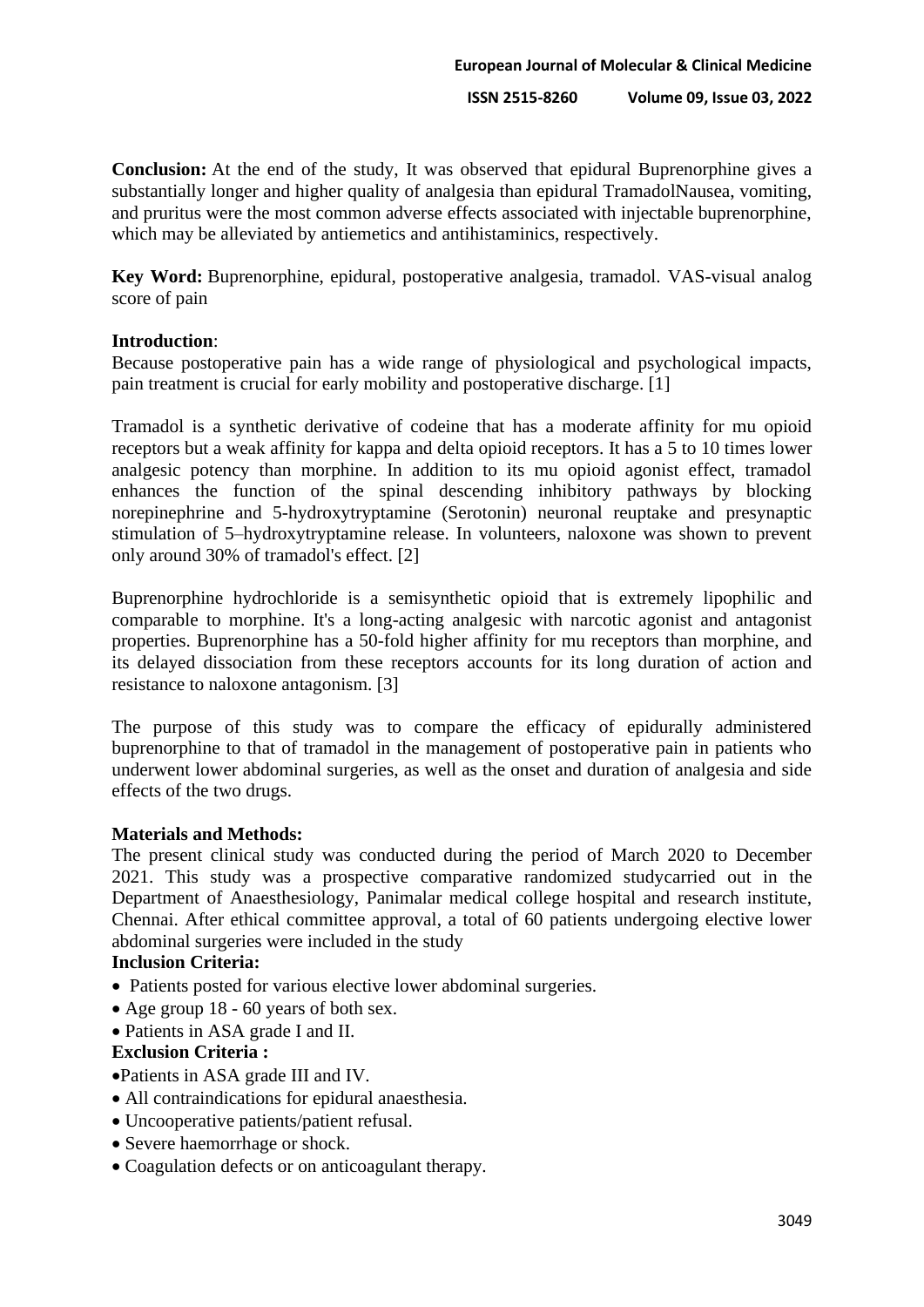- Local inflammation.
- History of opioid abuse.
- Allergy to any of the drugs used in the study

All the patients were explained about the study and the anesthetic technique. A valid, written and informed consent was obtained for the same. From 10 p.m. the day before surgery, all patients were kept nil by mouth and premedicated with a tab. Alprazolam 0.25mg at 10 p.m. the night before surgery and tab.Ranitidine 150mg with sips of water at 7 a.m. the day of operation A basic randomization procedure was used to divide sixty patients into two groups using computer-generated random numbers. The treatment assignment was put in random order in 60 sealed envelopes. When a patient was brought into the research, one envelope from the predefined pack of envelopes was opened in serial sequence. Just prior to the commencement of operation, the envelope was unsealed. The patients, as well as the investigators who were documenting the results, had no idea which medicine was being given to which patient. To reduce prejudice, a double-blinding procedure was used. The patients were placed into two groups: Group T received Tramadol (n=30), and Group B received Buprenorphine (n=30).

**Procedure**: After obtaining informed written consent from the patients, the procedure was explained to them.Prior to administering anaesthesia, the following measurements were taken: pulse rate and rhythm; blood pressure; and respiration rate. Vital signs were taken when the patient was transferred to the operating room. It was decided to start an intravenous infusion. A combined spinal epidural treatment was conducted on each patient under strict aseptic conditions. An 18G tuohys needle was inserted into the L2-L3 interspinous area while the patients were held in a left or right lateral posture. The catheter was put into the epidural space after the loss of resistance approach was used to identify it. A test dose of 2ml of 2% xylocaine+adrenaline (1:2,00,000) was administered to rule out intrathecal and intravascular epidural catheter implantation. A 25G spinal needle with 15mg of injwas used to produce a subarachnoid block in the L3-L4 region. Bupivacaine is a hefty 0.5 percent bupivacaine. During the intra-operative phase, no analgesics were given, and the patient was transferred to the post-operative ward once the procedure was completed. .

In the postoperative period in the recovery room patients were observed for vital signs and asked about pain. When the effect of epidural analgesia wore off and pain appeared, a single dose of tramadol 1 to 2 mg/kg diluted with 10cc of normal saline or distilled water was injected in the epidural space of 30 patients of T group at random, and a single dose of buprenorphine 2-3ug/kg diluted with 10ml of normal saline or distilled water was injected in the epidural space of the remaining 30 patients of B group. The patients were not given systemic analgesics until they complained of chronic discomfort.

For the first 24 hours after surgery, all patients were monitored and observed hourly. The level of discomfort and pain alleviation after injection of the medication in the epidural area were measured using the Visual Analogue Scale (VAS) (0–no pain to 10–worst imagined agony) in all patients. The onset and duration of analgesia were also recorded. From the initial dosage for the first 12 hours, pulse rate, systolic blood pressure, diastolic blood pressure, mean arterial pressure, respiration rate, and VAS score were recorded hourly for the following 12 hours. If there were any side effects, these were also reported.

# **STATISTICAL ANALYSIS:**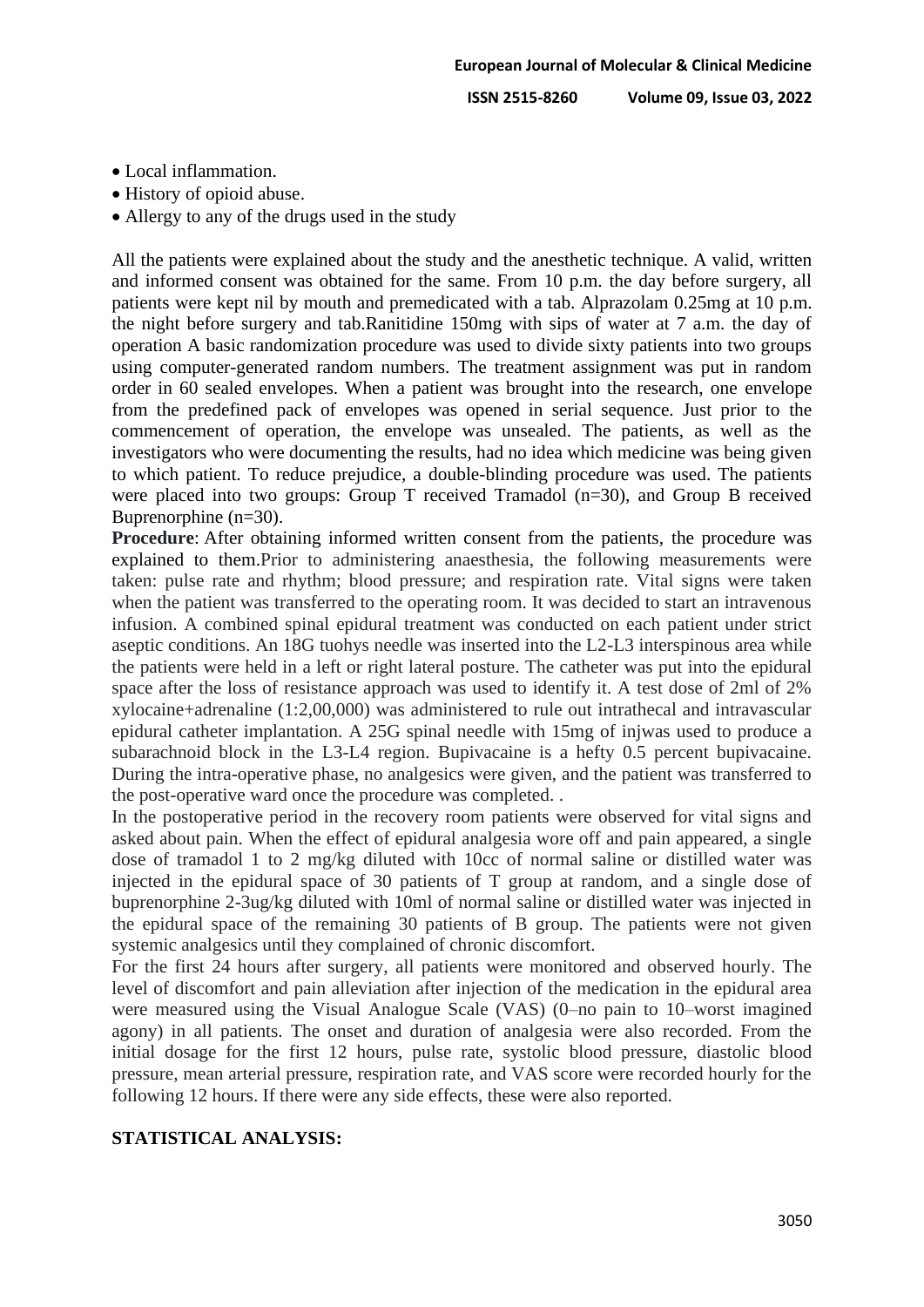SPSS 16 software was used to analyze the data.Data were analyzed, compiled, and presented as mean, standard deviation (SD), percentages, and t-test,. The P-value<0.05 wasconsidered significant.

## **Result:**

Table 1 shows the age wise distribution and weight wise distribution was similar in both the groups

| Demographic parameters | Group T $(N=30)$ | Group B $(N=30)$ |
|------------------------|------------------|------------------|
| Age                    | $35.52 \pm 7.94$ | $34.26 \pm 6.84$ |
| Weight                 | $54.82 \pm 5.75$ | $57.48 \pm 5.58$ |

# Table 1: Comparison of demographic parameter

Table 2 shows that the mean duration of Analgesia was longest in the Buprenorphinegroup compared to the Tramadol group, which was statistically significant.

| 1400            |                    |         |
|-----------------|--------------------|---------|
| Group           | Mean $\pm$ SD      | P-value |
| Group T         | $345.12 \pm 78.65$ |         |
| (Tramadol)      | Minutes            |         |
|                 |                    | $0.03*$ |
| Group B         | 595.45±88.42       |         |
| (Buprenorphine) | Minutes            |         |
|                 |                    |         |

Table 2: Mean Duration of analgesia in Minutes

\* Significant

Table 3 shows that the onset of Analgesia was short in the Tramadol group compared to the Buprenorphine group, which was statistically significant.

| Group           | $Mean \pm SD$   |      | P-value  |
|-----------------|-----------------|------|----------|
| Group T         | $9.65 \pm 4.25$ |      |          |
| (Tramadol)      | Minutes         |      |          |
|                 |                 |      | $0.02^*$ |
| Group B         | $14.85 \pm$     | 4.75 |          |
| (Buprenorphine) | <b>Minutes</b>  |      |          |
|                 |                 |      |          |

Table 3: Mean Time of onset of Analgesia in Minutes

\* Significant

Table 4shows the mean VAS score was less than 1 in both the groups during the 24hrs after the first dose of epidural top-up

| Lable 4. Comparison of v AS score among the groups |                  |                  |
|----------------------------------------------------|------------------|------------------|
|                                                    | Group T $(n=30)$ | Group B $(n=30)$ |
| ) hr                                               |                  |                  |
| hr                                                 |                  |                  |
| $2 \; \mathrm{hr}$                                 |                  |                  |
| hr.                                                |                  |                  |

Table  $\overline{A}$ : Comparison of V $\overline{A}S$  score among the groups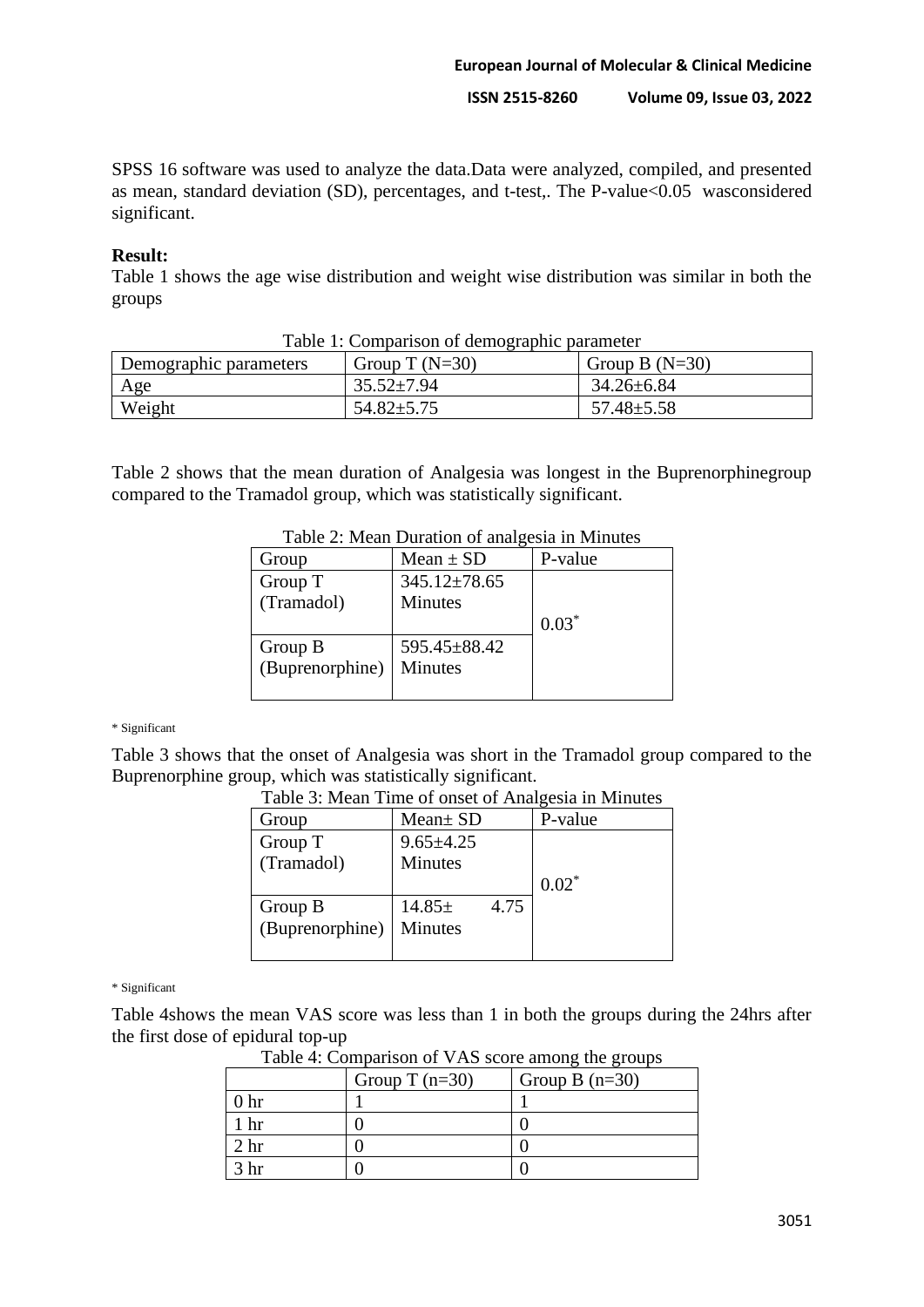| 4 hr             | $\boldsymbol{0}$ | $\overline{0}$   |
|------------------|------------------|------------------|
| 5 <sup>hr</sup>  | 0.3              | $\overline{0}$   |
| 6 hr             | 0.34             | $\overline{0}$   |
| 7 <sub>hr</sub>  | 0.65             | $\boldsymbol{0}$ |
| 8 <sup>h</sup> r | 0.2              | $\overline{0}$   |
| 9 hr             | 0                | $\overline{0}$   |
| 10 <sub>hr</sub> | 0                | $\overline{0}$   |
| 11 <sup>hr</sup> | 0.4              | $\overline{0}$   |
| 12 <sub>hr</sub> | 0.25             | $\overline{0}$   |
| 18 hr            | 0.5              | $\overline{0}$   |
| 24 hr            | 0                | 0                |

Table 5 shows the comparison of side effects between the 2 groups. Pruritis was observed in 2 patients of the Buprenorphine group. No patient had Pruritis in the Tramadol group. Nausea and vomiting were seen in 3 patients in the Tramadol group and 5 patients in the Buprenorphine group. Headache, Hypotension, and Urinary retention were not observed in any group of patients.

| Side effects        | Group T  | Group B                     |
|---------------------|----------|-----------------------------|
| Pruritis            | O        | $\mathcal{D}_{\mathcal{L}}$ |
|                     |          |                             |
| Nausea and vomiting | 3        |                             |
| Headache            | $\theta$ | $\theta$                    |
| Hypotension         | $\theta$ | $\left( \right)$            |
| Urinary retention   | $\theta$ | $\theta$                    |

Table 5: Comparison of side effects between the 2 groups

# **DISCUSSION:**

The effectiveness of epidural tramadol vs epidural buprenorphine for postoperative pain management in patients following lower abdominal operations was examined in this study. In our study, the mean onset of analgesia with epidural tramadol was 9.65±4.25 Minutes, whereas with epidural buprenorphine it was  $14.85 \pm 4.75$  Minutes. We found that epidural tramadol has a rapid onset of analgesia when compared to epidural Buprenorphine. Rathie P et al found that epidural tramadol has a rapid onset of action and adequate analgesia.[4]

In our study, the mean duration of post-operative analgesia obtained with epidural tramadol was  $345.12\pm78.65$  Minutes and with Buprenorphine was  $595.45\pm88.42$  Minutes. Siddik-Sayyid et al concluded that epidural tramadol provided post-operative analgesia for a period of  $4.5 \pm 3.1$  hours. [5] Rathie P et al (1998) found that the mean duration of post-operative analgesia with tramadol 100 mg was  $10.26 \pm 2.73$  hours. [4] Delikan et al studied the analgesic effects of epidural tramadol and concluded that 100 mg of tramadol provided post-operative analgesia for 9.46 hours.[6]

With epidural Buprenorphine, Koshy T et al observed a longer duration of analgesia,  $19.9 \pm 8$ hours.[7] Kumar D et al (1997) examined the effect of epidural Buprenorphine and ketamine.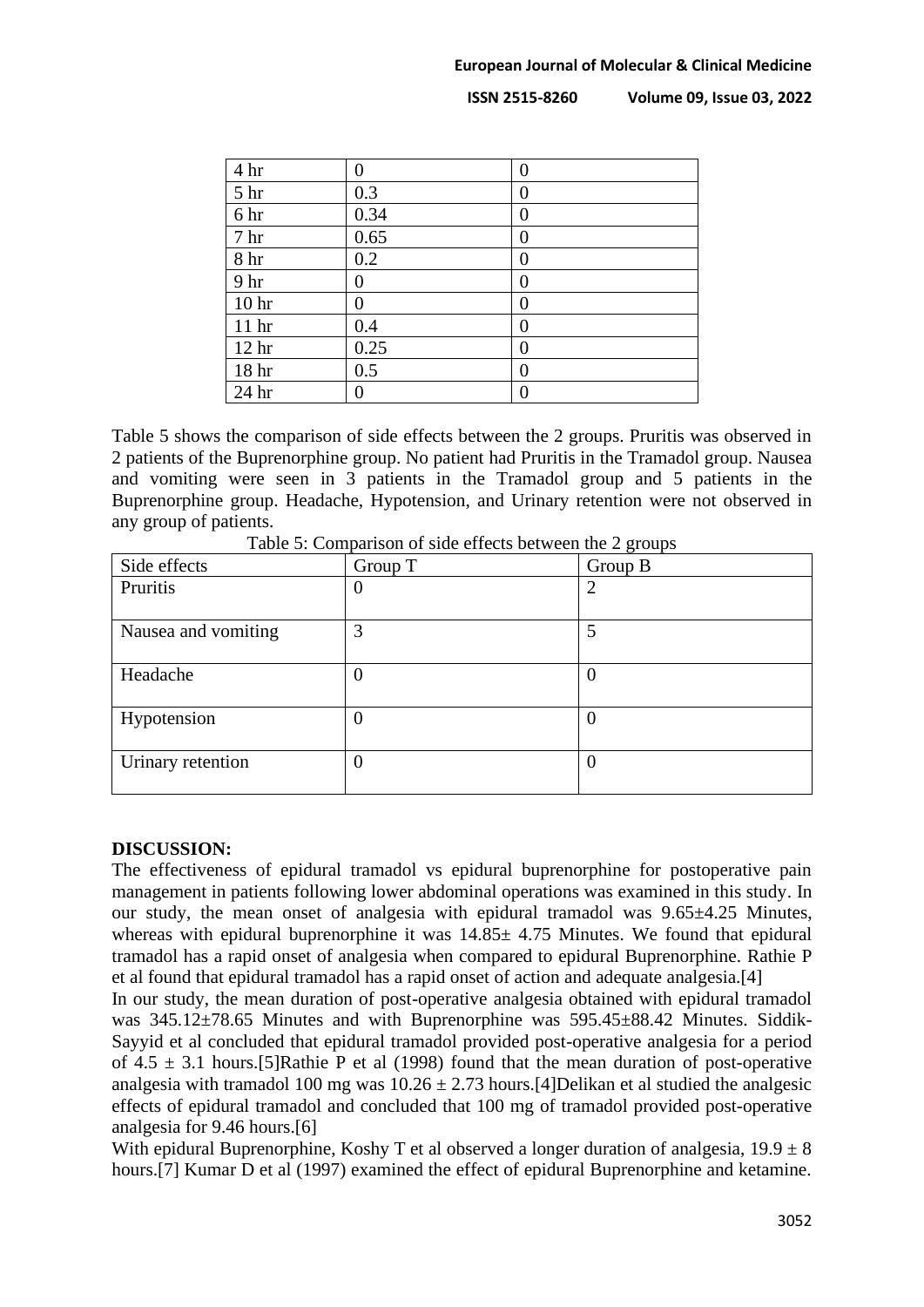With epidural Buprenorphine, the average duration of post-operative analgesia was 13.1 hours. [8] In 1998, Agarwal M et al compared post-operative pain relief with epidural morphine and epidural buprenorphine. They noticed that with buprenorphine, the average duration of analgesia was longer (31.24 hours). [9] Buprenorphine's extended duration of action can be explained by its high lipid solubility and affinity for opiate receptors.

Delikan AE et al in their study found a longer duration of postoperative pain relief and high incidence of nausea.[6]Rathie P et al in their study found that nausea and vomiting were common side effects.[4] In the present study, the incidence of nausea and vomiting were almost similar with both epidural tramadol and epidural buprenorphine. In the tramadol group, 3 out of 30 complained of nausea and vomiting. In the Buprenorphine group, 5 out of 30 complained of nausea and vomiting. Koshi T et al compared epidural morphine with epidural buprenorphine for postoperative analgesia and side effects. In their study, hypotension occurred in 1 case in the buprenorphine group. [7]

Churubasik S et al in 1996 studied the pain relief with peridural administration of opioids. They believed that epidural tramadol might be effective in clinical practise since it is cardiovascularly stable and has a minimal risk of central depressive effects, making it particularly useful in situations when patient care is not assured. [10]. In 1994, Koshi T et al studied postoperative analgesia and side effects of epidural morphine with epidural buprenorphine. With epidural buprenorphine, there was no risk of respiratory depression. [7] In their study, Y et al found that the morphine group had a higher rate of respiratory depression than the tramadol group. [11] There was no respiratory depression with either epidural tramadol or epidural buprenorphine in this study.

**CONCLUSION:** Based on the findings of this study, it is possible to infer that the two medications provided equivalent analgesia. Tramadol has the earliest onset of analgesia, but because it lasts less time, it must be administered more often than buprenorphine. Buprenorphine provides a longer duration of analgesia and so needed fewer doses than tramadol, however the start of analgesia was delayed with buprenorphine. The side effects that were identified were not concerning.

### **References:**

- 1. Dhimar AA, Patel MG, Swadia VN, Desai DJ. Epidural butorphanol: Comparison of two different doses for lower limb orthopaedic surgery. *J AnaesthClinPharmacol.* 2006;22(1):47–52.
- 2. Stoelting RK. Pharmacology and physiology in anaesthesia practice. 3rdedn. Philadelphia: LippincottRaven 1999:77-112.
- 3. Gut-Stein HB, Akil H. Opioid analgesics. In: Hardman JG, Limbird LE, Gilman AG. eds. Goodman and Gilman's the pharmacological basia of therapeutics. 10thedn. New York: McGraw-Hill 2001:337-619.1
- 4. Rathi P, Verma RS, Jatav TS, et al. Post-operative pain relief by epidural tramadol. Indian J Anesthesia 1998;42:26-31.
- 5. Siddik-Sayyid S, Aouad-Maroun M, Sleiman D, et al. Epidural treatment for postoperative pain after Caesarean section. Canadian Journal of Anaesthesia 1999;46(8):731-5.
- 6. Delikan AE, Vijayan R. Epidural tramadol for postoperative pain relief. Anaesthesia 1993;48(4):328-31.
- 7. Koshi T, Afzal l, Kaur B. A comparison epidural morphine and epidural buprenorphine for postoperative analgesia. Ind J Anaesth 1994;42:305.